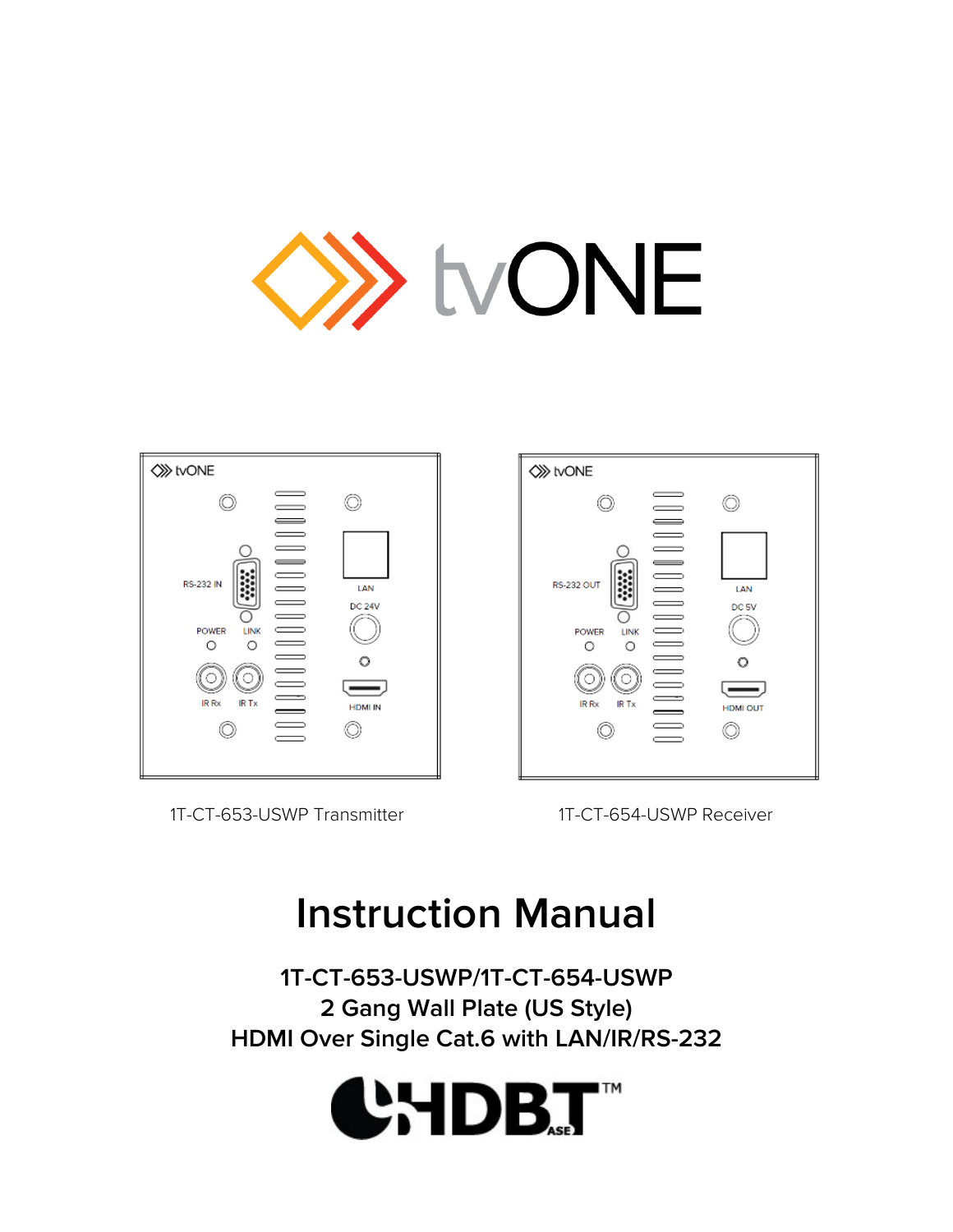# **Table of Contents**

| 1.0 | Introduction                   | $\overline{2}$ |
|-----|--------------------------------|----------------|
| 2.0 | <b>Package Contents</b>        | 3              |
| 3.0 | <b>Specifications</b>          | 4              |
| 4.0 | <b>Connecting The Hardware</b> | 5              |
| 5.0 | <b>Operating The Unit</b>      | $\overline{7}$ |
| 6.0 | Troubleshooting                | $\overline{7}$ |
| 7.0 | <b>Limited Warranty</b>        | 8              |
| 8.0 | <b>Regulatory Compliance</b>   | 9              |
| 9.0 | <b>Contact Information</b>     | 9              |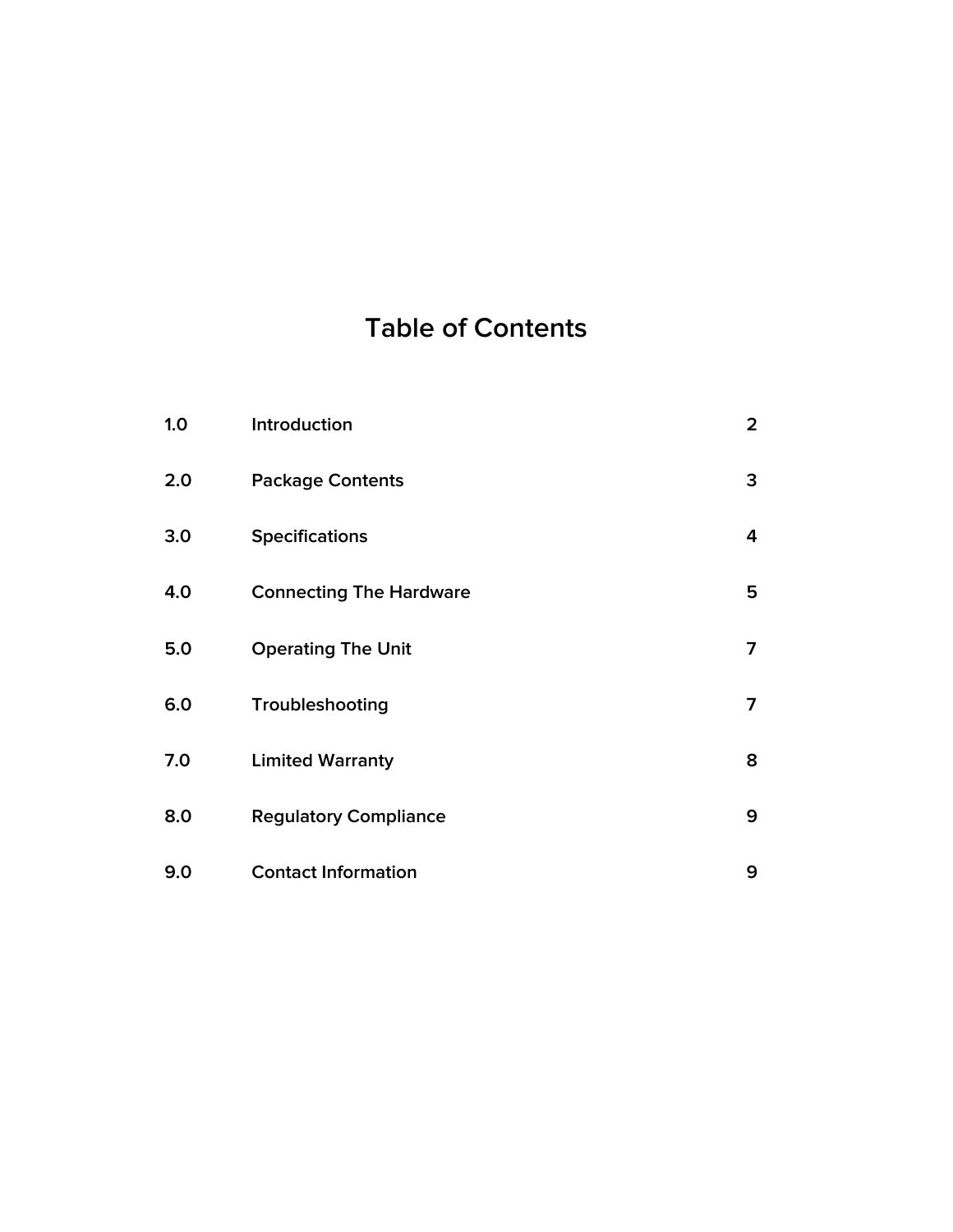# **1.0 INTRODUCTION**

Thanks for purchasing this HDMI over single Cat.6 product from tvONE. The product group consists of a 1T-CT-653-USWP Transmitter coupled with a 1T-CT-654-USWP Receiver which employs HDMI v1.4 capability and HDBaseT 5Play™ technology to allow transmission of uncompressed, 1080p high definition television signals over a single Cat.5e or Cat.6 cable (this is the type cable typically employed for Ethernet computer networks). HDMI v1.4 signals - including 3D and 4K x 2K formats - are supported and the system will also allow DVI signal transmission with appropriate DVI to HDMI Cable adapters. In addition, embedded 7.1CH LPCM, Dolby TrueHD and DTS-HD Master Audio capability is standard. The 1T-CT-653-USWP/1T-CT-654-USWP system can achieve signal distribution distances of up to 100 meters (325 feet) for uncompressed 1080p signals without signal degradation. Control signals can be transmitted (Ethernet, Infrared or RS-232) and PoH (Power Over HDBaseT) technology is employed to allow powering of the Receiver from the Transmitter, negating the need for a separate power supply for that unit. Please note that this product is NOT designed or tested for installation within fire rated walls.

Our professional video conversion products have been serving the industry for over twenty years. tvONE offers a full line of high quality Seamless Switchers, Video Scalers, Up/Down/Cross Converters, Analog-Digital Converters (SD/HD-SDI, HDMI, DVI), Format Converters, Standards Converters, TBC/Frame Synchronizers, Matrix Routing Switchers, Signal Distribution Amplifiers and Cat.5 Transmission Systems.

#### **1.1 Liability Statement**

Every effort has been made to ensure that this product is free of errors. tvONE cannot be held liable for the use of this hardware or any direct or indirect consequential damages arising from its use. It is the responsibility of the user of the hardware to check that it is suitable for his/her requirements and that it is installed correctly. All rights reserved. No parts of this manual may be reproduced or transmitted by any form or means electronic or mechanical, including photocopying, recording or by any information storage or retrieval system without the written consent of the publisher.

tvONE reserves the right to revise any of its hardware and software following its policy to modify and/or improve its products where necessary or desirable. This statement does not affect the legal rights of the user in any way.

All third party trademarks and copyrights are recognised. The tvONE logo and CORIO logo are the registered trademarks of tvONE. All other trademarks are the property of their respective holders.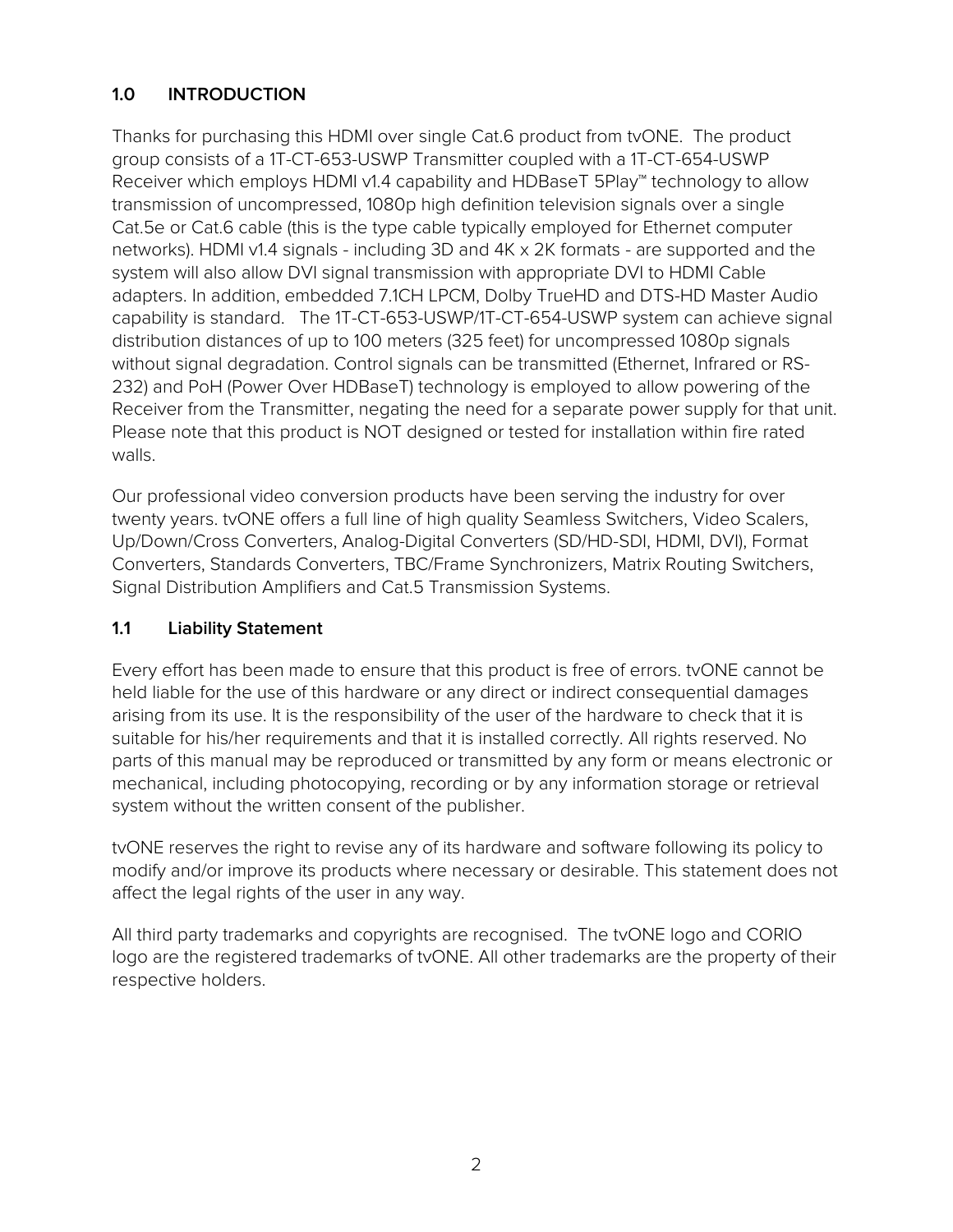## **1.2 Features**

The 1T-CT-653-USWP/1T-CT-654-USWP HDMI over single Cat.6 system has many features that enable it to perform in a superior manner. Among these features you will find:

- HDMI with 3D, 4k(24Hz/30Hz) support
- Compliant with HDMI v1.4a, HDCP 1.1 and DVI 1.0 specifications
- Uncompressed signal distribution to 100 meters (325 feet)
- Uses HDBaseT performance enhancing technology **<sup>1</sup>**
- Full HD resolution support (1080p@60Hz/36bit), UHD support (4k@30Hz)
- HD 3D formats & PC resolutions up to WUXGA
- Supports Embedded HDMI Lossless Digital Audio
- Supports CEC bypass
- Uses a single Cat.5e/Cat.6/Cat.6a/Cat.7 Ethernet cable via RJ45 connectors
- Bi-directional Infrared remote control extension support
- Bi-directional RS-232 remote control
- Bi-directional Ethernet support
- Receiver supports both PoH (Power over HDBaseT) and local power.
- Designed for installation into 3.7" x 2.8" wall cut outs or standard 2 gang low voltage electrical boxes**<sup>2</sup>**

\* CHDBT" technology provides a methodology to distribute uncompressed video plus embedded audio (at a bit rate of up to 10.2 Gbps), 100Mbps Ethernet, RS-232, IR and up to 100 Watts of power over distances of up to 100 meters (325 ft.) via a single cable. Video signals above 1920x1200@60Hz require the use of Cat.6a or Cat.7 cable in order to reach 100 meter transmission distances. Individual transmitter/receiver pairs can be cascaded to extend the total transmission distance.

NOTE 1: Not all HDBaseT products will support all of the features listed. The PoH function is designed for powering compatible receiver units only! Receivers of another brand may not be compatible and are not supported. Non-PoH tvONE receivers (1T-CT-652, 1T-CT-642, etc.) will need their own power supply.

NOTE 2: WARNING: Risk of fire or electric shock. This product must be installed by a professional electrician in accordance with the applicable federal, state and local laws, regulations and electrical codes.

# **2.0 PACKAGE CONTENTS**

Before attempting to use this unit, please check the packaging and make certain the following items are contained in the shipping carton:

- 1x Transmitter (1T-CT-653-USWP) or Receiver (1T-CT-654-USWP) unit
- 1x Power Adapter
- 1x IR Emitter Device (with 1T-CT-653-USWP) or
- 1x IR Receiver Device (with 1T-CT-654-USWP)
- 1x Operations Manual

Note: Please retain the original packing material should the need ever arise to return the unit. If you find any items are missing, contact your reseller or tvONE immediately. Have the Model Number, Serial Number and Invoice available for reference when you call.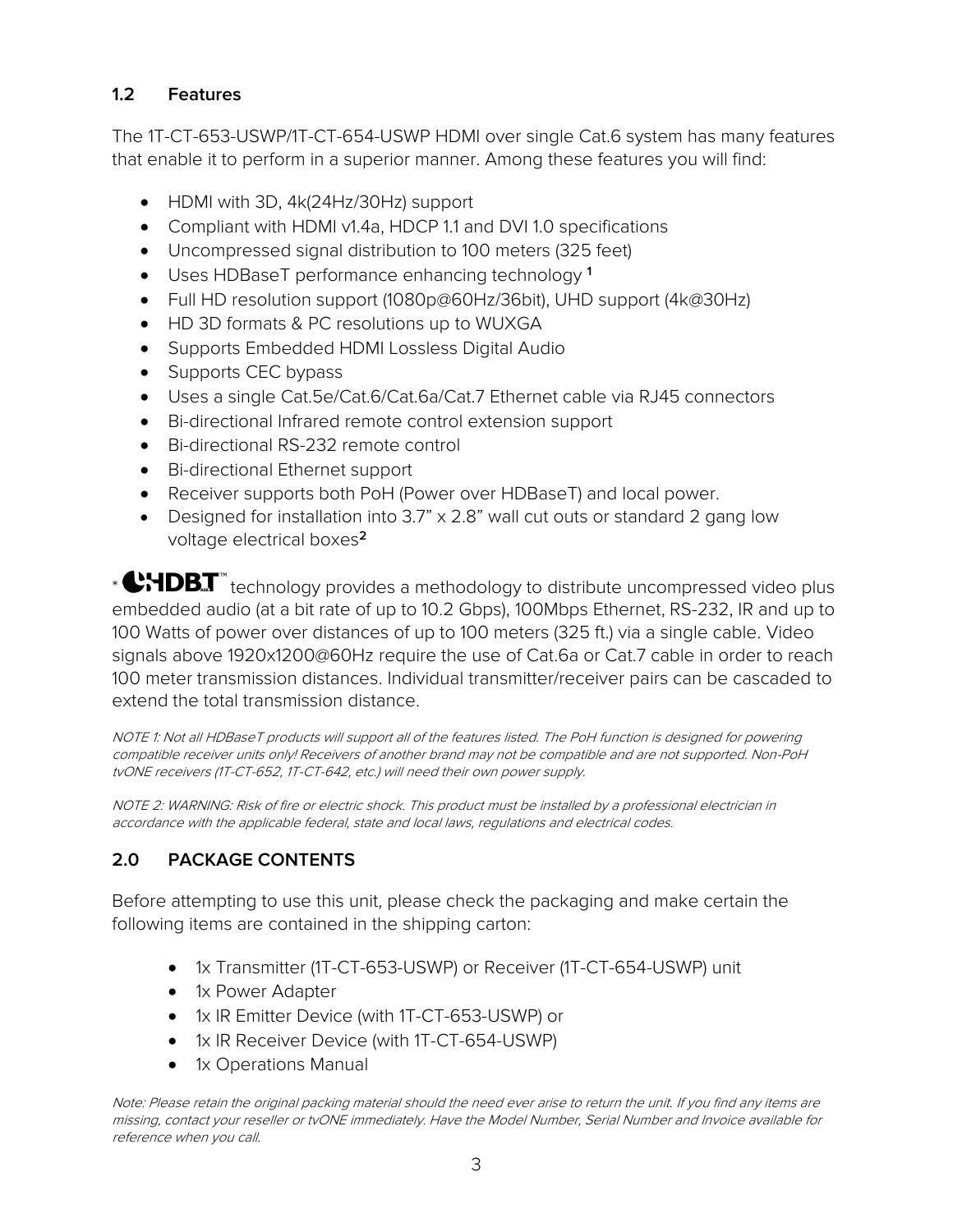# **3.0 SPECIFICATIONS:**

| <b>Video Inputs/Outputs</b>                                |                                                                                                         |  |
|------------------------------------------------------------|---------------------------------------------------------------------------------------------------------|--|
| 1T-CT-653-USWP Tx - HDMI Input                             | 1x via HDMI Connector                                                                                   |  |
| 1T-CT-654-USWP Rx - HDMI Output                            | 1x via HDMI Connector                                                                                   |  |
| Cat.5e/Cat.6 Cable Inputs/Outputs                          |                                                                                                         |  |
| 1T-CT-653-USWP Tx - Cat.5e/Cat.6 Output                    | 1x via RJ45 Connector                                                                                   |  |
| 1T-CT-654-USWP Rx - Cat.5e/Cat.6 Input                     | 1x via RJ45 Connector                                                                                   |  |
| <b>Additional Inputs/Outputs</b>                           |                                                                                                         |  |
| Connectors (each unit)                                     | 1x RJ45 (Ethernet), 2x 3.5mm mini-jack (Infrared),<br>1x DB-9 (RS-232)                                  |  |
| <b>Supported Signals &amp; Protocols</b>                   |                                                                                                         |  |
| Industry Standards                                         | HDMI v1.4a (3D, 4k), HDCP 1.1, DVI 1.0, Infrared,<br>RS-232, Ethernet                                   |  |
| <b>Video Performance</b>                                   |                                                                                                         |  |
| Maximum Resolution                                         | HD up to 1080p@60Hz/36bit,<br>UHD up to 4k@30Hz, PC up to WUXGA                                         |  |
| <b>Audio Support</b>                                       |                                                                                                         |  |
| Formats Supported                                          | 7.1 CH LPCM, Dolby TrueHD, DTS-HD Master Audio                                                          |  |
| <b>HDBaseT Support</b>                                     |                                                                                                         |  |
| Maximum Bandwidth                                          | Uncompressed Video/Audio to 10.2Gbps                                                                    |  |
| <b>Maximum Range</b>                                       |                                                                                                         |  |
| up to 1920x1200@60Hz (rates below 5.3 Gbps)                | 100m (325 ft.) using high quality Cat.5e/6 (23AWG)                                                      |  |
| up to 3840×2160@30Hz (rates above 5.3 Gbps)                | 70m (230 ft.) using high quality Cat.5e/6 (23AWG)<br>100m (325 ft.) using high quality Cat.6a/7 (23AWG) |  |
| <b>Cable Requirements (T/R)</b>                            |                                                                                                         |  |
| Ethernet Cable (UTP or STP)                                | Highest Quality Cat.5e, Cat.6, Cat.6a, Cat.7 cable                                                      |  |
| Warranty                                                   |                                                                                                         |  |
| Limited Warranty                                           | 3 Years Parts and Labor                                                                                 |  |
| <b>Mechanical</b>                                          |                                                                                                         |  |
| 1T-CT-653-USWP Size (H-W-D)<br>1T-CT-653-USWP Weight (Net) | 110 x 119.5 x 40mm (4.33 x 4.7 x 1.57")<br>353g (0.78 lbs.)                                             |  |
| 1T-CT-654-USWP Size (H-W-D)                                | $110 \times 119.5 \times 40$ mm $(4.33 \times 4.7 \times 1.57)$                                         |  |
| 1T-CT-654-USWP Weight (Net)                                | 353g (0.78 lbs.)                                                                                        |  |
| Environmental                                              |                                                                                                         |  |
| <b>Operating Temperature</b><br><b>Operating Humidity</b>  | 0° to +40°C (+32° to +104°F)<br>20% to 90%, Non-condensing                                              |  |
| Storage Temperature                                        | -20° to +60°C (-4° to +140°F)                                                                           |  |
| Storage Humidity                                           | 20% to 90%, Non-condensing                                                                              |  |
| <b>Power Requirement</b>                                   |                                                                                                         |  |
| External Power Supply (1T-CT-653-USWP)                     | 1x 24VDC@1.25A, screw lock connector                                                                    |  |
| Optional External Power Supply (1T-CT-654-USWP)            | 1x 5VDC@2.6A, screw lock connector                                                                      |  |
| <b>Regulatory Approvals</b>                                |                                                                                                         |  |
| Transmitter/Receiver Units                                 | FCC, RoHS                                                                                               |  |
| Power Supply                                               | UL, CUL, CE, PSE, GS, RoHS                                                                              |  |
| <b>Accessories Included</b>                                |                                                                                                         |  |
| 1x AC Power Adapter                                        | US Type                                                                                                 |  |
| 1x IR Emitter or Receiver<br>1x Operations Manual          |                                                                                                         |  |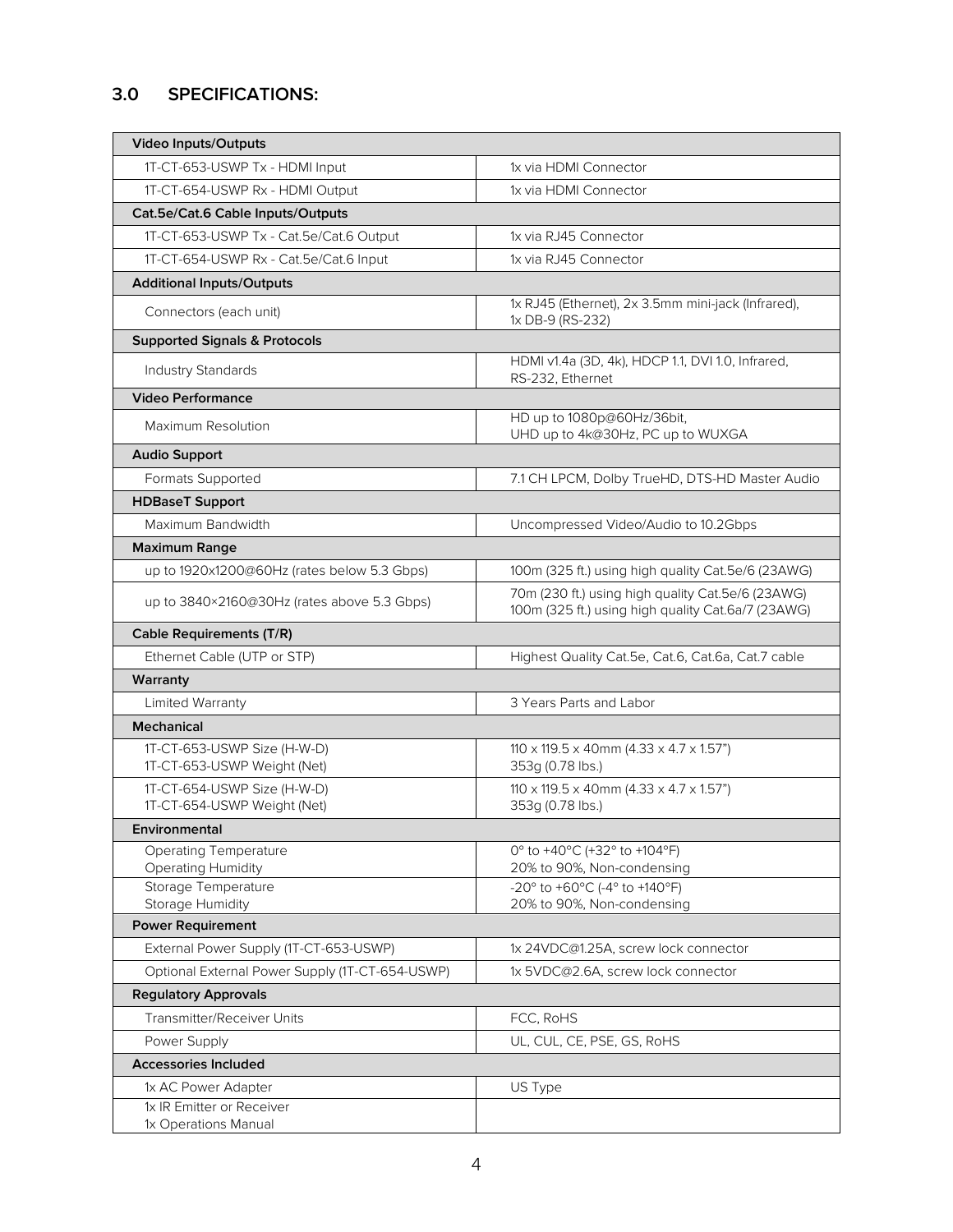## **4.0 CONNECTING THE HARDWARE**

Referring to the drawings below, connect the proper cables and then connect the AC power adaptor.

NOTE: The resolution capability of the remotely located display devices must be capable of displaying the output of the source device. Before using the extender system, verify that the display device on the receiving end can support the output resolution and signal format by connecting it directly to the source device.

#### **4.1 1T-CT-653-USWP Transmitter**





- 1. Connect the HDMI source device's output to the HDMI IN port of the 1T-CT-653- USWP Transmitter, using an appropriate HDMI cable, (1 Meter (~3') in length for 12 bit signals, 10 meters (~33') for 8 bit signals).
- 2. Install the 1T-CT-654-USWP into a 3.7" x 2.8" wall cut out or a standard 2 gang low voltage electrical box. **WARNING: Risk of fire or electric shock. This product must be installed by a professional electrician in accordance with the applicable federal, state and local laws, regulations and electrical codes.**
- 3. **(OPTIONAL)** If there is an IR controllable device on the 1T-CT-653-USWP side that you wish to control remotely from the 1T-CT-654-USWP side, connect the IR Emitter device to the IR Tx connector on the 1T-CT-653-USWP. If there is an IR controllable device on the 1T-CT-654-USWP side that you wish to control remotely from the 1T-CT-653-USWP side, connect the IR Receiver device to the IR Rx connector on the 1T-CT-653-USWP.
- 4. Connect the Cat.5e or Cat.6 cable to the transmitter via the CAT5e/6 Out port. Ensure that the RJ45 connector is securely locked into the transmitter's port.
- 5. If using the RS-232 control feature, connect the RS-232 device to the 1T-CT-653- USWP via the DB-9 port.
- 6. If you wish to transmit Ethernet signals between the 1T-CT-653-USWP and 1T-CT-654-USWP, connect an Ethernet cable/device via the RJ45 LAN port.
- 7. Connect the 24v AC power adapter's DC power connector to the 1T-CT-653-USWP Transmitter.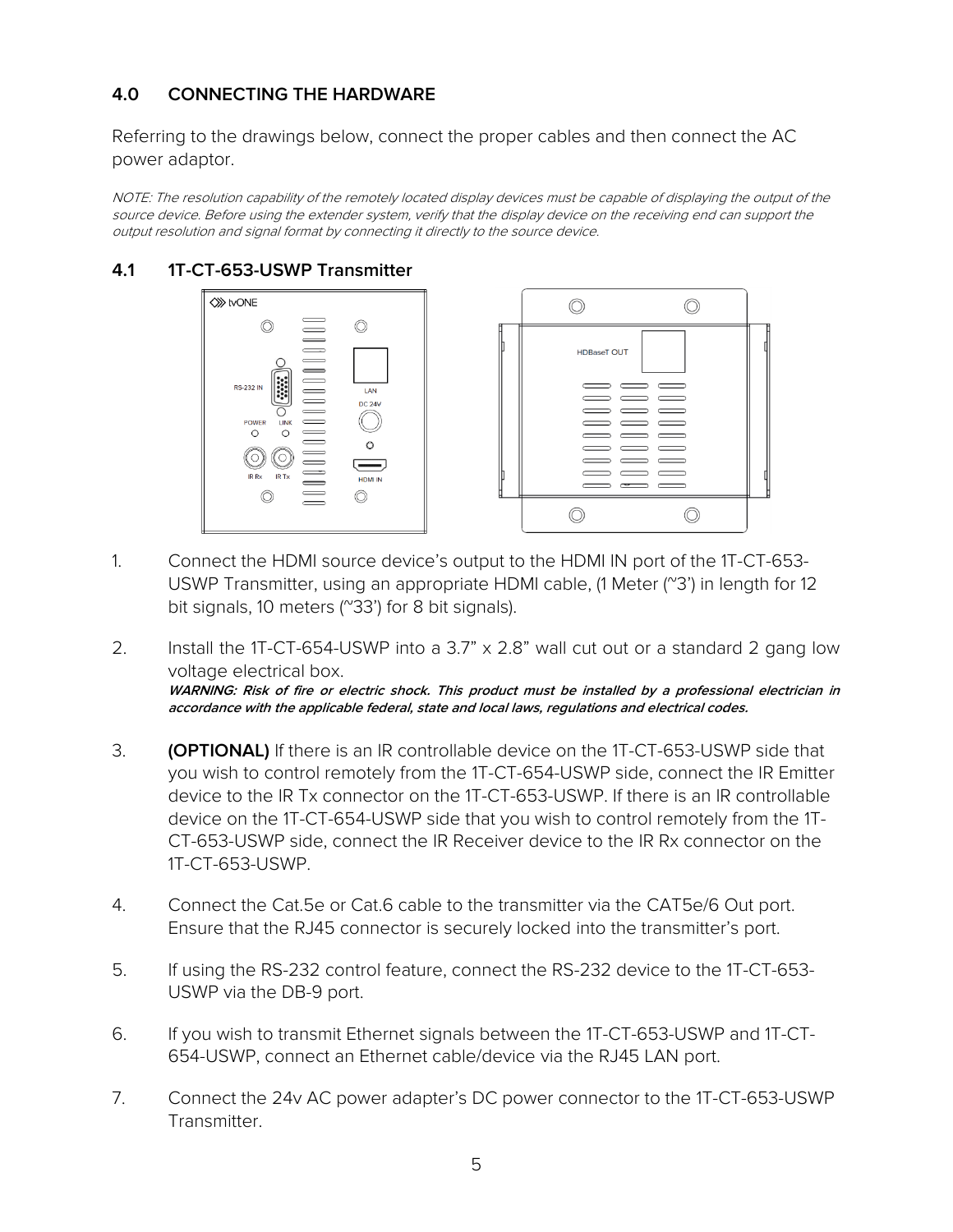#### **4.2 1T-CT-654-USWP Receiver**



- 1. At the remote location, connect the Cat.5e/Cat.6 cable to the Receiver's CAT5e/6 In port. Ensure that the RJ45 connector is securely locked into the receiver's port.
- 2. Install the 1T-CT-654-USWP into a 3.7" x 2.8" wall cut out or a standard 2 gang low voltage electrical box. **WARNING: Risk of fire or electric shock. This product must be installed by a professional electrician in accordance with the applicable federal, state and local laws, regulations and electrical codes.**
- 3. **(OPTIONAL)** If there is an IR controllable device on the 1T-CT-654-USWP side that you wish to control remotely from the 1T-CT-653-USWP side, connect the IR Emitter device to the IR Tx connector on the 1T-CT-654-USWP. If there is an IR controllable device on the 1T-CT-653-USWP side that you wish to control remotely from the 1T-CT-654-USWP side, connect the IR Receiver device to the IR Rx connector on the 1T-CT-654-USWP.
- 4. Connect the HDMI port of the Receiver to the HDMI input of the remote display or other device, using an appropriate cable,  $(1 \text{ meter } (\text{``}3)')$  in length for 12 bit signals, 10 meters (~33') for 8 bit signals).
- 5. If using the RS-232 control feature, connect the RS-232 device to the 1T-CT-654- USWP via the DB-9 port.
- 6. If you wish to transmit Ethernet signals between the 1T-CT-653-USWP and 1T-CT-654-USWP, connect an Ethernet cable/device via the RJ45 LAN port.
- 7. **(OPTIONAL)** If you wish to power the 1T-CT-654-USWP locally then connect the 5v AC power adapter's DC power connector to the 1T-CT-653-USWP Transmitter. **NOTE: If you wish to use the 1T-CT-653-USWP Transmitter's PoH functionality to power the device you should skip this step.**
- 8. Turn on the remote display and source device. Observe the Link LEDs on the Transmitter and the Receiver. Both should be lighted.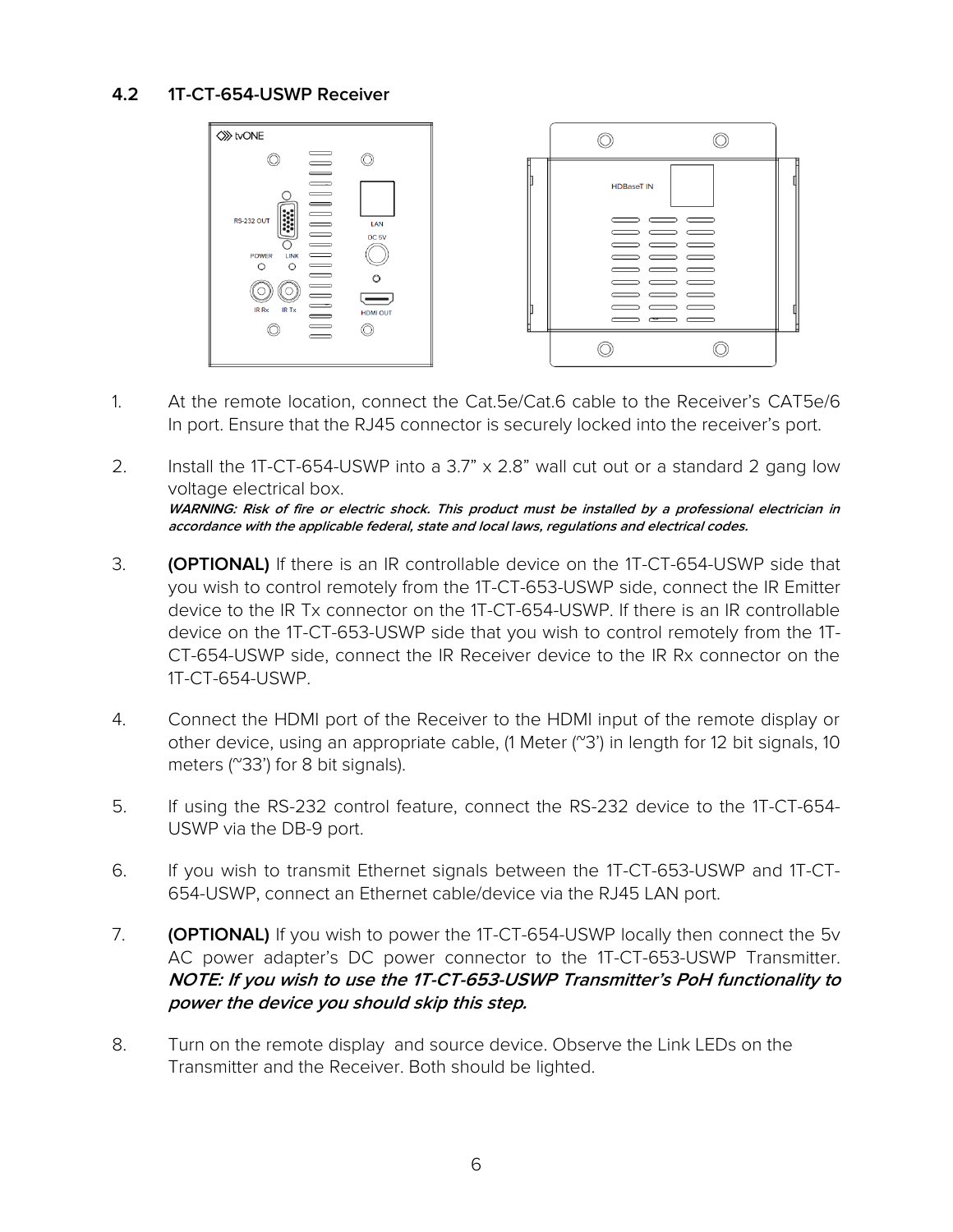#### **4.3 RS-232 Cable Guide**

To assist the user in fabricating the RS-232 cables used with external devices, the following chart is provided showing the pin-outs used for the RS-232 DB-9 connector.

| <b>DB-9 Connector Pin Number</b> | Connectivity |
|----------------------------------|--------------|
|                                  | N/C          |
| フ                                | TxD/RxD      |
| 3                                | RxD/TxD      |
|                                  | N/C          |
| 5                                | Ground       |
|                                  | N/C          |
|                                  | N/C          |
| 8                                | N/C          |
|                                  | N/C          |

#### **5.0 OPERATING THE UNIT**

Once the connections have been made and power applied as explained above, there are no operational adjustments required. It is recommended however that the power on sequence be as follows: HDMI destination device, HDMI Over Cat.6 Transmitter/Receiver and HDMI source – in that order.

#### **6.0 TROUBLESHOOTING**

Other than faulty cables, a non-functional power supply source for the receiver or transmitter, or attempting to use the product over too great a distance, there are seldom problems with these products.

#### Note: It is strongly recommended that you use premium cables in order to achieve maximum distance cable runs and the best performance possible.

If there is no image present at the remote location, connect the display device directly to the source to make certain that the problem is not in the display or signal source. If an image is present under those circumstances, make certain the transmitter(s) and receiver(s) are receiving power. Next make certain your Cat.5e/Cat.6 cable is defect free and securely attached at both ends. Also make certain that the HDMI connectors are securely attached at both ends.

After trying the above suggestions should the problem still persist, contact your dealer for additional suggestions before contacting tvONE. Should the dealer's technical personnel be unable to assist you, contact tvONE via our support website:

**http://tvone.crmdesk.com**. Create a technical support request on the site and our support team will respond within a short period of time.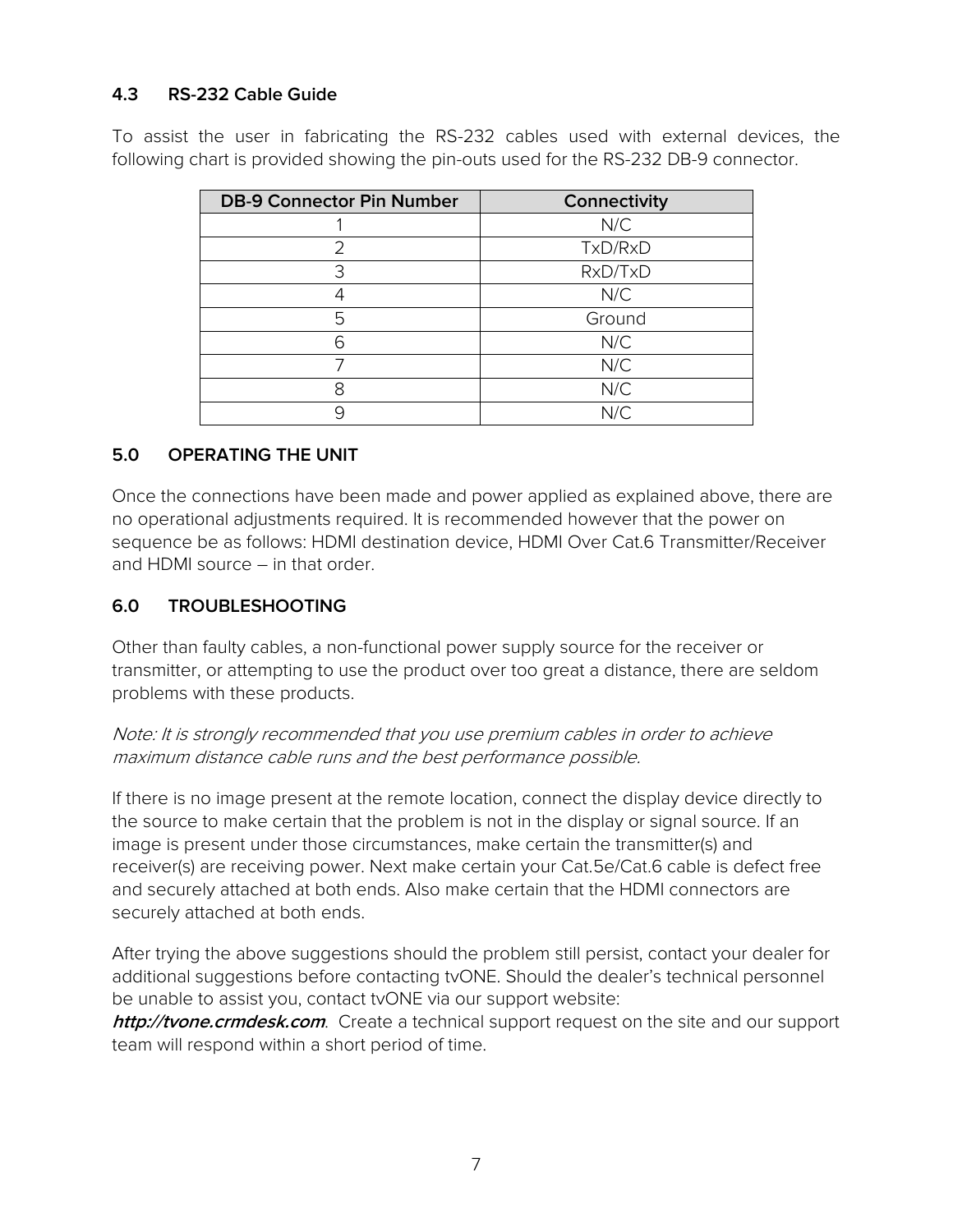## **7.0 LIMITED WARRANTY**

tvONE warrants the original purchaser that the equipment it manufactures or sells will be free from defects in materials and workmanship for a fixed term from the date of purchase. The warranty term for specific product lines is defined below.

- 1. tvONE branded products based on tvONE's CORIO technology are warranted for a period of five years from the date of purchase. This includes products with the model number prefix of C2, 1T-C2, CX, A2 or S2.
- 2. tvONE products, other than those based on tvONE's CORIO technology mentioned above, are warranted for a period of three years from the date of purchase. This includes products with the model number prefix of 1T, with the exception of 1T-C2.
- 3. LCD Monitors are warranted for a period of three years from the date of purchase, with the exception of the LCD panels integrated into the monitors that are supplied by third parties. LCD panels are limited to the term and conditions of the warranty offered by the respective LCD panel manufacturer. Such specific LCD panel warranties are available upon request to tvONE.

Should a product, in tvONE's opinion, prove defective within this warranty period, tvONE, at its option, will repair or replace this product without charge. Any defective parts replaced become the property of tvONE. This warranty does not apply to those products which have been damaged due to accident, unauthorized alterations, improper repair, modifications, inadequate maintenance and care, or use in any manner for which the product was not originally intended.

If repairs are necessary under this warranty policy, the original purchaser must obtain a Return Authorization Number from tvONE and return the product to a location designated by tvONE, freight prepaid. After repairs are complete, the product will be returned, freight prepaid.

LIMITATIONS - All products sold are "as is" and the above Limited Warranty is in lieu of all other warranties for this product, expressed or implied, and is strictly limited to the stated number of years from the date of purchase. tvONE assumes no liability to distributors, resellers or end-users or any third parties for any loss of use, revenue or profit.

tvONE makes no other representation of warranty as to fitness for the purpose or merchantability or otherwise in respect of any of the products sold. The liability of tvONE with respect to any defective products will be limited to the repair or replacement of such products. In no event shall tvONE be responsible or liable for any damage arising from the use of such defective products whether such damages be direct, indirect, consequential or otherwise, and whether such damages are incurred by the reseller, end-user or any third party.